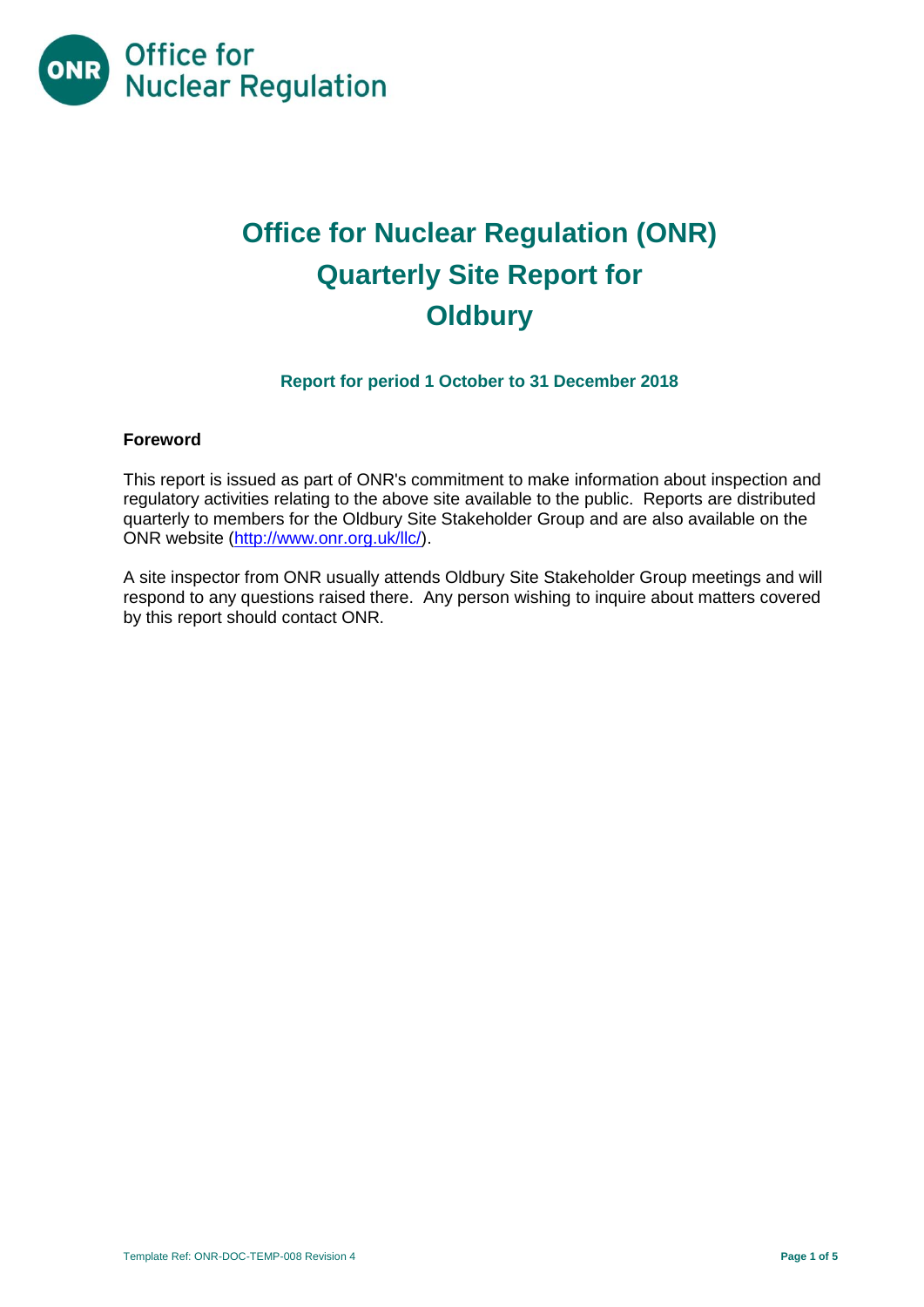# **TABLE OF CONTENTS**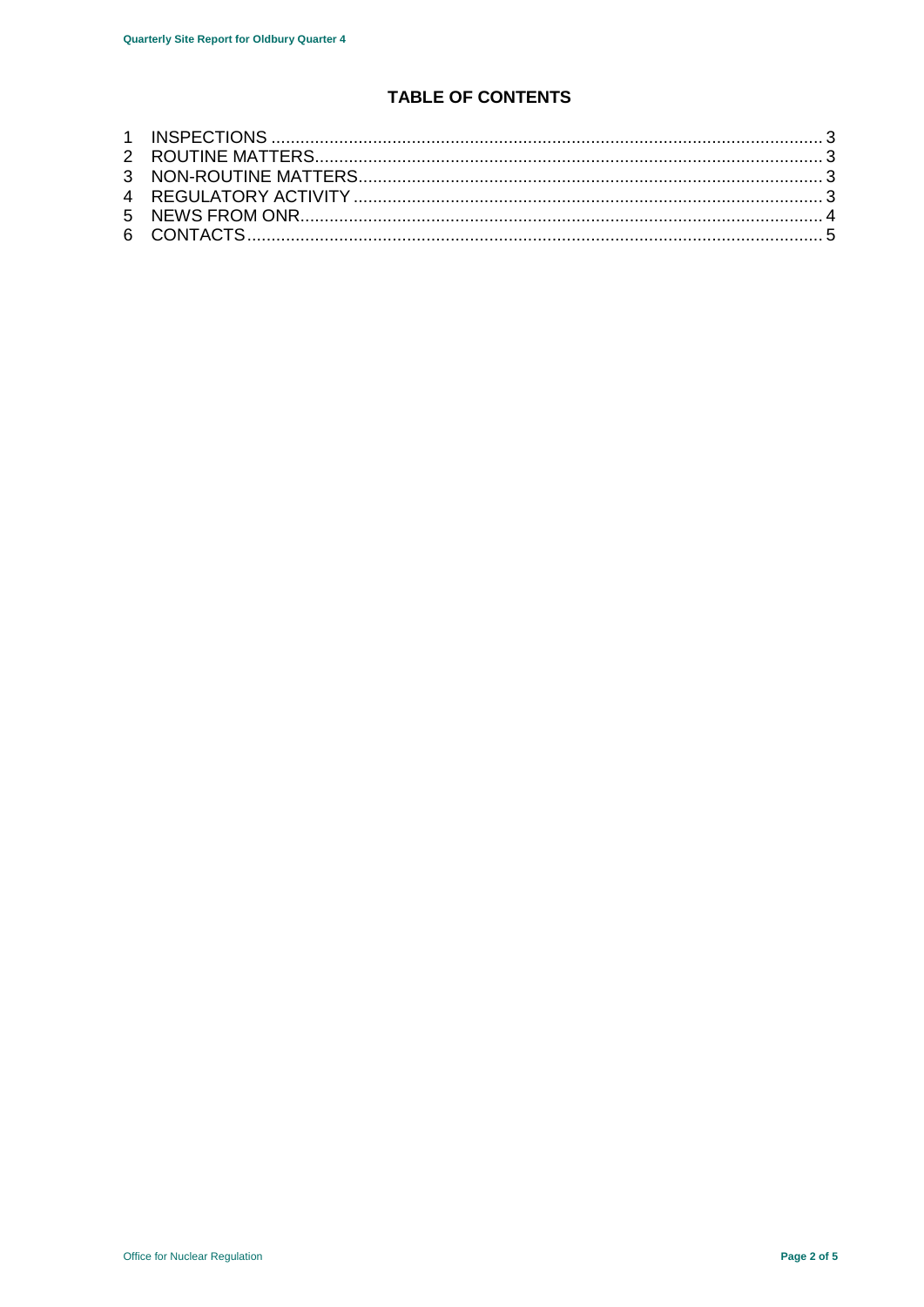# <span id="page-2-0"></span>**1 INSPECTIONS**

## **1.1 Dates of inspection**

ONR's site inspector undertook inspections on the following dates during the quarter:

- 29 October to 01 November 2018
- 29 November 2018

# <span id="page-2-1"></span>**2 ROUTINE MATTERS**

## **2.1 Inspections**

Inspections are undertaken as part of the process for monitoring compliance with:

- The conditions attached by ONR to the nuclear site licence granted under the Nuclear Installations Act 1965 (NIA65) (as amended);
- The Energy Act 2013;
- The Health and Safety at Work Act 1974 (HSWA74); and
- Regulations made under HSWA74, for example the Ionising Radiations Regulations 1999 (IRR99) and the Management of Health and Safety at Work Regulations 1999 (MHSWR99).

In this period, routine inspections of Berkeley covered the following legal requirements:

- $\blacksquare$  LC10 Training;
- $\blacksquare$  LC12 Duly authorised and other suitably qualified persons;
- LC24 Operating instructions:
- LC26 Control and supervision of operations;
- LC32 Accumulation of Radioactive Waste:
- LC34 Leakage and Escape of Radioactive Material and Radioactive Waste:
- LC35 Decommissioning; and
- LC36 Organisational capability.

In general, ONR judged the arrangements made and implemented by the site in response to safety requirements to be adequate in the areas inspected. Where necessary, ONR will take formal regulatory enforcement action to ensure that appropriate remedial measures are implemented to reasonably practicable timescales.

#### **2.2 Other work**

ONR's site inspector held monthly tripartite telephone calls with the Licensee and the Environment Agency; these provide for the Licensee to update the regulatory bodies with progress on decommissioning programmes and other matters related to nuclear safety, security or the environment.

# <span id="page-2-2"></span>**3 NON-ROUTINE MATTERS**

Licensees are required to have arrangements to respond to non-routine matters and events. ONR inspectors judge the adequacy of the licensee's response, including actions taken to implement any necessary improvements.

There were no matters of significance to report during this period.

# <span id="page-2-3"></span>**4 REGULATORY ACTIVITY**

ONR may issue formal documents to ensure compliance with regulatory requirements. Under nuclear site licence conditions, ONR issues regulatory documents, which either permit an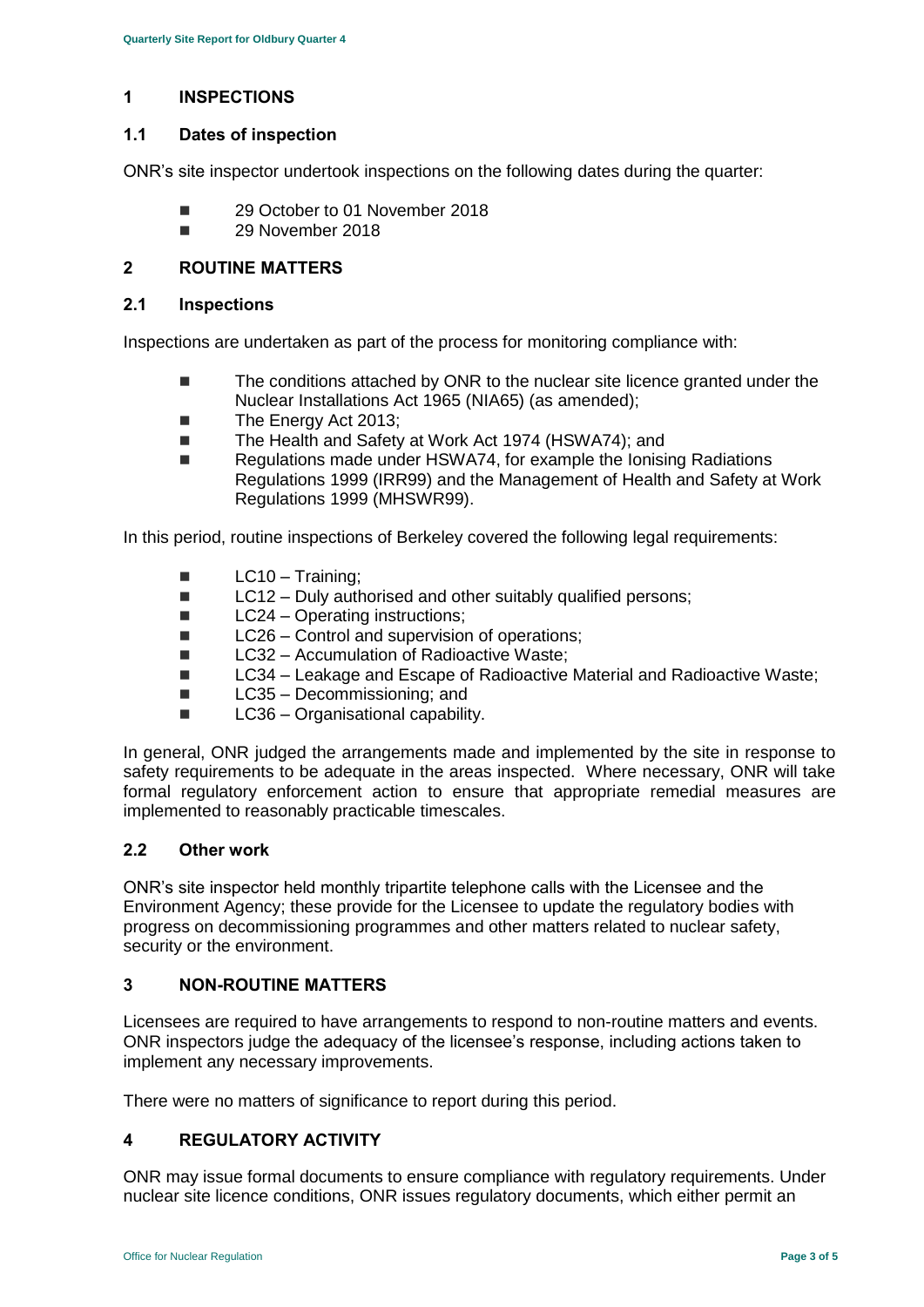activity or require some form of action to be taken; these are usually collectively termed Licence Instruments (LI), but can take other forms. In addition, inspectors may issue Enforcement Notices to secure improvements to safety.

No LI or enforcement notices were issued during this period.

#### <span id="page-3-0"></span>**5 NEWS FROM ONR**

#### **October 2018**

We welcomed the [publication](http://news.onr.org.uk/2018/10/iaea-review-torness-power-station/) of the key review of operational safety performance at Torness nuclear power station, published by the International Atomic Energy Agency and the UK government. The report highlights eight areas of good practice at Torness and offers proposals for further improvements, which we fully support.

Following our decision to prosecute, EDF Energy Nuclear Generation Ltd and Doosan Babcock Ltd pleaded guilty to offences at Hinkley Point B under the Health & Safety at Work etc. Act 1974, section 3(1) and the Work at Height Regulations 2005, Regulation 4(1) respectively. The incident was a conventional health and safety matter, with no radiological risk to workers or the public. [A sentencing date](http://news.onr.org.uk/2018/10/edf-and-doosan-babcock-plead-guilty/) has been set for 1 February 2019 at Taunton Crown Court.

#### **November 2018**

Following a rigorous procurement process, we appointed six nuclear supply chain organisations to our new [Technical Support Framework \(TSF\).](http://news.onr.org.uk/2018/11/new-technical-support-framework-announced/) The new TSF, which came in to effect on 1 November 2018, has been established to provide a renewed and modernised framework for procuring technical support. We use this technical support to obtain, for example, expert technical assessments, access to specialist software or modelling, or access to niche skill sets that we do not retain in-house.

The revised Nuclear Safety Directive introduced a European system of Topical Peer Review in 2017 and every six years thereafter. We played a leading role in the preparations for the first European 'Topical Peer Review' on Ageing Management of Nuclear Power Plants and welcome the publication of the [first peer review report](http://news.onr.org.uk/2018/11/onr-welcomes-first-topical-peer-review/) by the European Nuclear Safety Regulator Group. We are pleased that a number of our experts made a valuable contribution to the exercise alongside 16 European countries as well as Norway, Switzerland and Ukraine. The UK report was authored jointly between ourselves, EDF Nuclear Generation Ltd and EDF-NNB GenCo.

[The Atomic Weapons Establishment \(AWE\) was fined £1 million](http://news.onr.org.uk/2018/11/awe-prosecution-reaction/) after admitting offences under Section 2 (1) of the Health and Safety at Work etc. Act (1974). The incident, which occurred on 27 June 2017 was a conventional health and safety matter and there was no radiological risk to workers or the public. The prosecution was the result of our investigation into the incident.

In conjunction with the Environment Agency, we announced the completion of our [initial high](http://news.onr.org.uk/2018/11/uk-hpr1000-completes-gda-step-2/)  [level scrutiny](http://news.onr.org.uk/2018/11/uk-hpr1000-completes-gda-step-2/) of the UK HPR1000 reactor design.

We provided NNB Genco (HPC) Ltd (NNB GenCo) with [consent](http://news.onr.org.uk/2018/11/consent-for-hinkley-point-c-nuclear-island-concrete-pour/) to commence the unit 1 Nuclear Island concrete pour at Hinkley Point C (HPC). We also hosted our third webinar to explain our permissioning role for the Nuclear Island concrete pour at HPC and to provide information on our work to ensure that the new nuclear power station is built to the standards expected in the UK. Amongst others, a number of Site Stakeholder Group members joined the webinar and we received excellent feedback. We are planning further webinars on various topics in 2019. If you would like to find out more, please contact the ONR Communications team at [contact@onr.gov.uk](mailto:contact@onr.gov.uk)